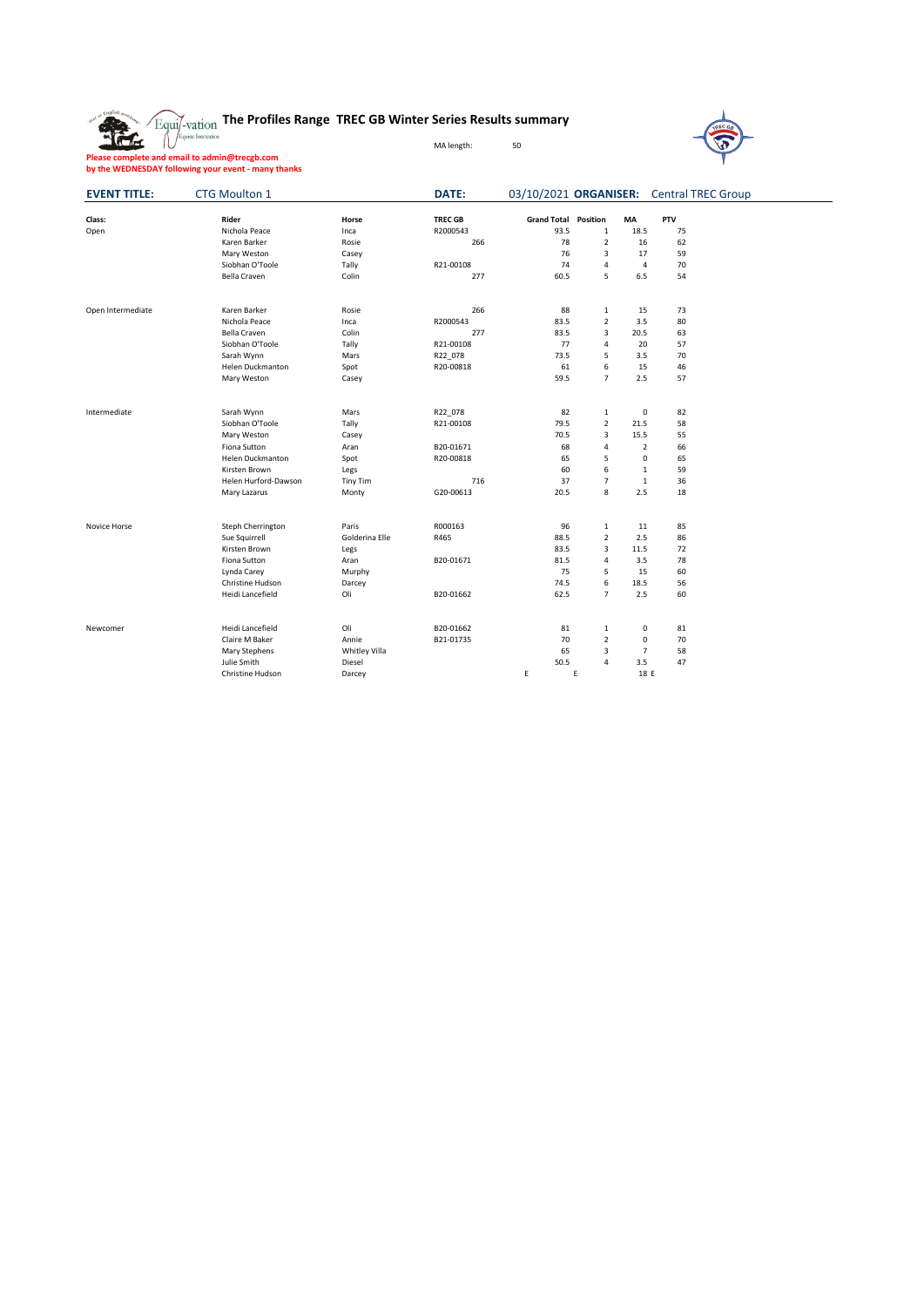

| <b>RIDER</b>        | <b>TREC GB NO</b> | Ridden Neckrein<br><b>HORSE</b> (very important) | Offside Nount | Ridden S. Bend | Ridden Carridor | Ridden Kinhanger Steps<br>Ridden Fallen Branches | Ridden Jump | Ridden ,<br>Ridden Reinback | Low Branches | Deductions f.<br>Led Sidebass | For circling | <b>PTV</b><br>TOTAL | CANTER | WALF | МA<br><b>TOTAL</b> | <b>GRAND</b><br><b>TOTAL</b> | $\circ$ <sup>65</sup> |  |
|---------------------|-------------------|--------------------------------------------------|---------------|----------------|-----------------|--------------------------------------------------|-------------|-----------------------------|--------------|-------------------------------|--------------|---------------------|--------|------|--------------------|------------------------------|-----------------------|--|
| Nichola Peace       | R2000543          | Inca                                             | 10            |                |                 |                                                  |             |                             |              | 10 <sub>l</sub>               | 10           |                     |        | 6.51 | 18.5               | 93.5                         |                       |  |
| Karen Barker        |                   | 266 Rosie                                        | 10            |                |                 |                                                  | 10          |                             | 10           |                               |              | 62                  |        |      |                    | 78                           |                       |  |
| Mary Weston         |                   | Casey                                            | 10            |                |                 |                                                  |             |                             | 10           |                               |              | 59                  |        |      |                    |                              |                       |  |
| Siobhan O'Toole     | R21-00108         | Tally                                            |               |                |                 |                                                  |             |                             |              |                               |              |                     |        |      |                    |                              |                       |  |
| <b>Bella Craven</b> |                   | 277 Colin                                        |               |                |                 |                                                  |             |                             |              |                               |              |                     |        | 6.5  | 6.5                | 60.5                         |                       |  |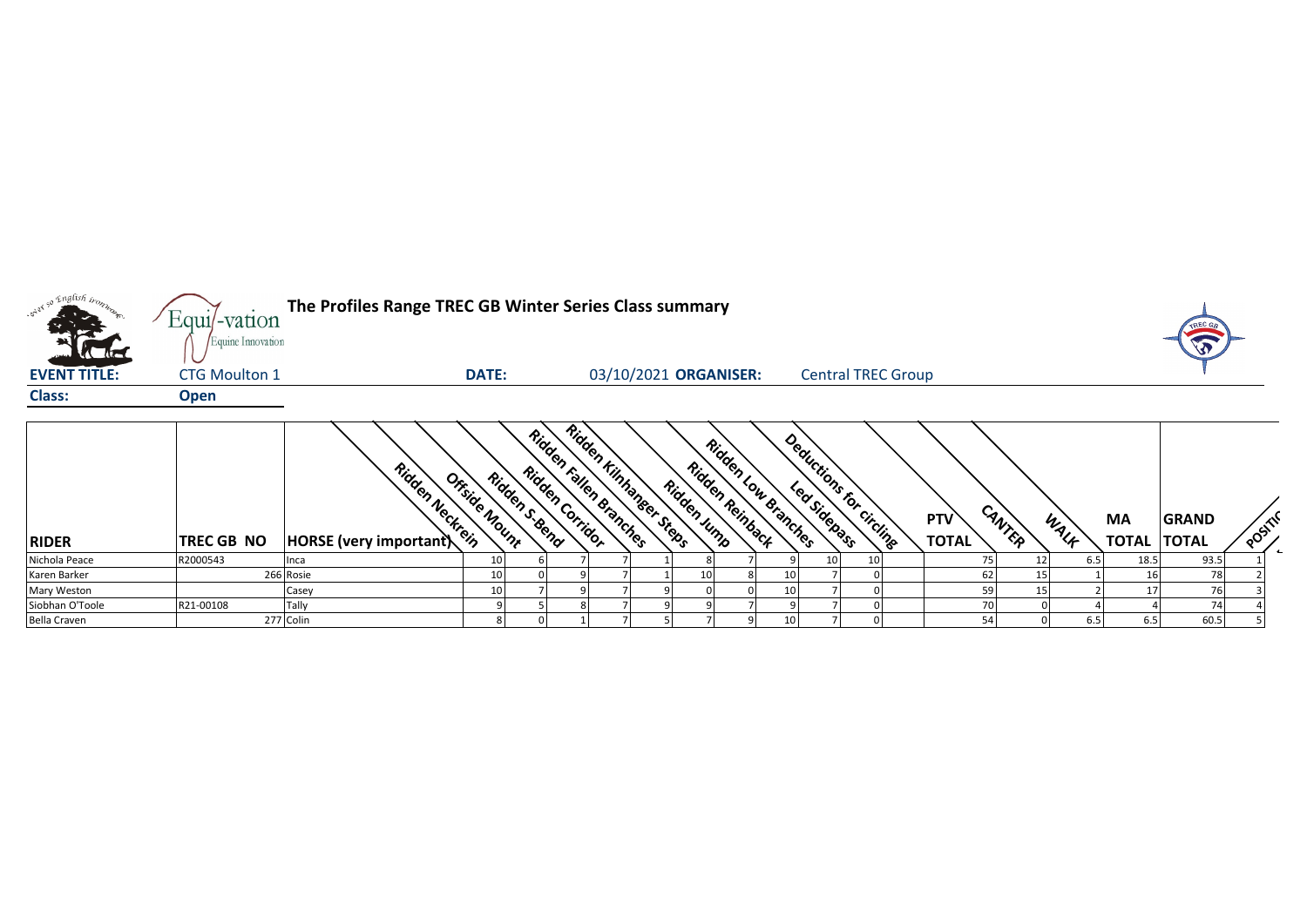| what so English trong   | The Profiles Range TREC GB Winter Series Class summary<br>Equi/-vation<br>Equine Innovation<br>03/10/2021 ORGANISER:<br><b>DATE:</b><br><b>Central TREC Group</b> |                                                                 |                 |                        |                        |   |                 |                     |    |                 |                         |                            |        |      |                                 | TREC GA      |        |
|-------------------------|-------------------------------------------------------------------------------------------------------------------------------------------------------------------|-----------------------------------------------------------------|-----------------|------------------------|------------------------|---|-----------------|---------------------|----|-----------------|-------------------------|----------------------------|--------|------|---------------------------------|--------------|--------|
| <b>EVENT TITLE:</b>     | <b>CTG Moulton 1</b>                                                                                                                                              |                                                                 |                 |                        |                        |   |                 |                     |    |                 |                         |                            |        |      |                                 |              |        |
| Class:                  | <b>Open Intermediate</b>                                                                                                                                          |                                                                 |                 |                        |                        |   |                 |                     |    |                 |                         |                            |        |      |                                 |              |        |
| <b>RIDER</b>            | TREC GB NO                                                                                                                                                        | <b>Ridden Tiden Strategy Rd.</b><br>HORSE (very important) Text | Ridden Stamrock | Ridden Fallen Branches | Ridden Kinhanger Steas |   | Ridden Jump     | Ridden Low Branches |    | Ridden Sidepass | Deductions for Circline | <b>PTV</b><br><b>TOTAL</b> | CANTER | WALF | <b>MA</b><br><b>TOTAL TOTAL</b> | <b>GRAND</b> | POSTIO |
| Karen Barker            |                                                                                                                                                                   | 266 Rosie                                                       |                 |                        |                        |   | 10              | 10                  | 10 |                 |                         | 73                         | 15     |      | 15                              | 88           |        |
| Nichola Peace           | R2000543                                                                                                                                                          | Inca                                                            |                 |                        |                        |   | 10 <sup>1</sup> | 10                  | 10 |                 |                         | 80                         |        | 3.5  | 3.5                             | 83.5         |        |
| Bella Craven            |                                                                                                                                                                   | 277 Colin                                                       |                 |                        |                        |   | 10              | 9                   |    |                 |                         | 63                         | 15     | 5.5  | 20.5                            | 83.5         |        |
| Siobhan O'Toole         | R21-00108                                                                                                                                                         | Tally                                                           |                 |                        |                        |   |                 |                     |    |                 |                         | 57                         | 15     |      | 20                              | 77           |        |
| Sarah Wynn              | R22_078                                                                                                                                                           | Mars                                                            |                 |                        |                        | a |                 | 9                   | 10 | 10<br>q         |                         | 70                         |        | 3.5  | 3.5                             | 73.5         |        |
| <b>Helen Duckmanton</b> | R20-00818                                                                                                                                                         | Spot                                                            |                 |                        |                        |   |                 |                     |    |                 |                         | 46                         | 15     |      | 15                              | 61           |        |
| Mary Weston             |                                                                                                                                                                   | Casey                                                           |                 |                        |                        |   | 10              |                     | 10 |                 |                         | 57                         |        | 2.5  | 2.5                             | 59.5         |        |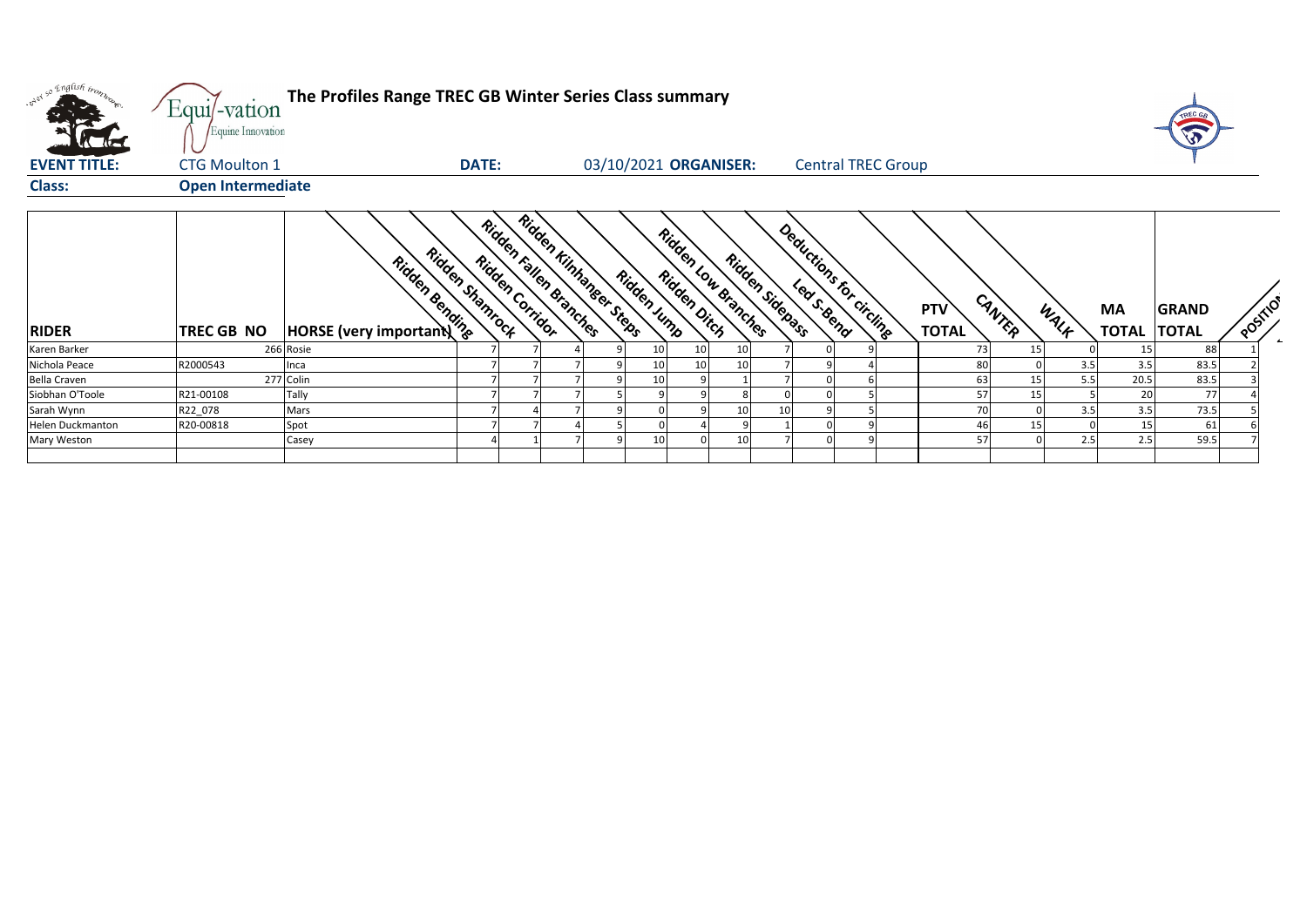| were so English trong   | Equi/-vation<br>Equine Innovation | The Profiles Range TREC GB Winter Series Class summary               |              |          |                 |                                  |    |                                        |    |                |                           |                            |        |      |                          | TREC G       |        |
|-------------------------|-----------------------------------|----------------------------------------------------------------------|--------------|----------|-----------------|----------------------------------|----|----------------------------------------|----|----------------|---------------------------|----------------------------|--------|------|--------------------------|--------------|--------|
| <b>EVENT TITLE:</b>     | <b>CTG Moulton 1</b>              |                                                                      | <b>DATE:</b> |          |                 |                                  |    | 03/10/2021 ORGANISER:                  |    |                | <b>Central TREC Group</b> |                            |        |      |                          |              |        |
| <b>Class:</b>           | <b>Intermediate</b>               |                                                                      |              |          |                 |                                  |    |                                        |    |                |                           |                            |        |      |                          |              |        |
| <b>RIDER</b>            | TREC GB NO                        | Ridden Kinhanger Steets<br>Ridden Neckrein<br>HORSE (very important) |              | Leavinne | Park Your Horse | Ridden Reinback<br>Ortside Nount |    | Ridden Low Branches<br>Ridden Sidenass |    | Ridden S. Bend | Deductions for circlinge  | <b>PTV</b><br><b>TOTAL</b> | CANTER | WALK | MA<br><b>TOTAL TOTAL</b> | <b>GRAND</b> | POSTIO |
| Sarah Wynn              | R22 078                           | Mars                                                                 | 10           |          |                 |                                  | 10 | 10 <sup>1</sup>                        | 10 |                | 10                        | 82                         |        |      |                          | 82           |        |
| Siobhan O'Toole         | R21-00108                         | Tally                                                                |              |          |                 |                                  | 10 |                                        |    |                |                           | 58                         | 15     | 6.5  | 21.5                     | 79.5         |        |
| Mary Weston             |                                   | Casey                                                                |              |          |                 | 10                               | 10 | 10                                     |    |                |                           | 55                         | 15     | 0.5  | 15.5                     | 70.5         |        |
| Fiona Sutton            | B20-01671                         | Aran                                                                 |              |          |                 | 10                               |    |                                        |    |                |                           | 66                         |        |      |                          | 68           |        |
| <b>Helen Duckmanton</b> | R20-00818                         | Spot                                                                 | 10           |          |                 |                                  |    |                                        |    |                |                           | 65                         |        |      |                          | 65           |        |
| Kirsten Brown           |                                   | Legs                                                                 | 10           |          |                 | 10                               |    | 8                                      |    |                |                           | 59                         |        |      |                          | 60           |        |
| Helen Hurford-Dawson    |                                   | 716 Tiny Tim                                                         | 10           |          |                 | 10                               |    |                                        |    |                |                           | 36                         |        |      |                          | 37           |        |
| Mary Lazarus            | G20-00613                         | Monty                                                                |              |          |                 |                                  |    |                                        |    |                |                           | 18                         |        | 2.5  | 2.5                      | 20.5         |        |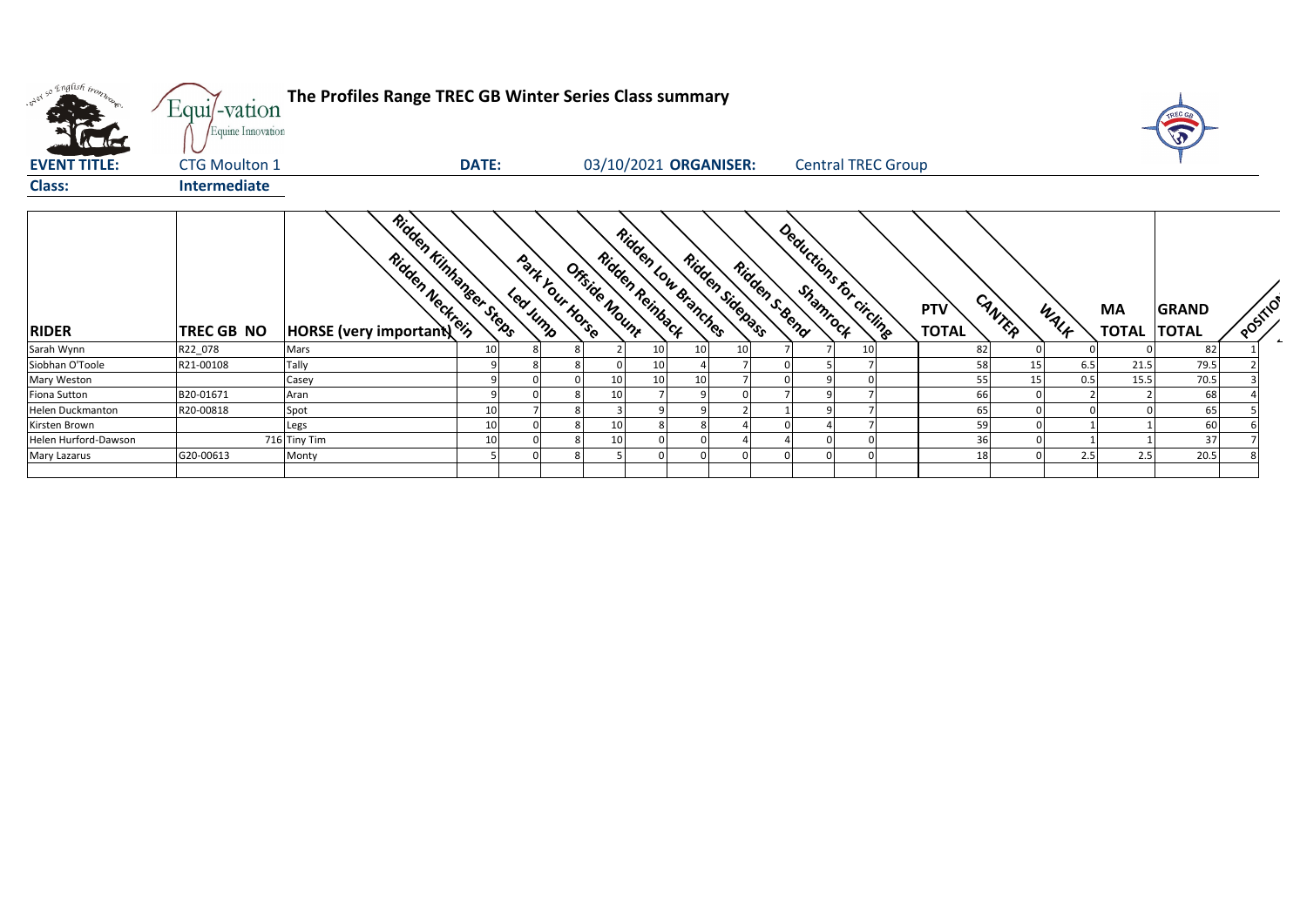| what so English trong    | Equi/-vation<br>Equine Innovation | The Profiles Range TREC GB Winter Series Class summary              |              |         |           |                       |    |                                  |    |                                                               |                           |                            |                |      |                          | TREC G<br>W  |          |
|--------------------------|-----------------------------------|---------------------------------------------------------------------|--------------|---------|-----------|-----------------------|----|----------------------------------|----|---------------------------------------------------------------|---------------------------|----------------------------|----------------|------|--------------------------|--------------|----------|
| <b>EVENT TITLE:</b>      | <b>CTG Moulton 1</b>              |                                                                     | <b>DATE:</b> |         |           | 03/10/2021 ORGANISER: |    |                                  |    |                                                               | <b>Central TREC Group</b> |                            |                |      |                          |              |          |
| <b>Class:</b>            | <b>Novice Horse</b>               |                                                                     |              |         |           |                       |    |                                  |    |                                                               |                           |                            |                |      |                          |              |          |
| <b>RIDER</b>             | <b>TREC GB NO</b>                 | Ridden Kinhanger Steps<br>Ridden Neckrein<br>HORSE (very important) |              | Leaving | Led Dirch | Remount Nearside      |    | Ridden Stampock<br>Ridden s.gend |    | Deductions for circlines<br>Ridden Corridor<br>Ridden Bending |                           | <b>PTV</b><br><b>TOTAL</b> | CANTER         | WALF | MA<br><b>TOTAL TOTAL</b> | <b>GRAND</b> | POSITION |
| <b>Steph Cherrington</b> | R000163                           | Paris                                                               |              |         |           | 10                    | 10 | 10                               |    |                                                               |                           |                            | 85             |      | 11                       | 96           |          |
| Sue Squirrell            | R465                              | Golderina Elle                                                      | 10           |         | 10        | 10                    | 10 |                                  | 10 |                                                               |                           |                            | 86             | 2.5  | 2.5                      | 88.5         |          |
| Kirsten Brown            |                                   | .egs                                                                |              |         |           | 10                    | 10 |                                  |    |                                                               |                           |                            | 72<br>5.5      |      | 11.5                     | 83.5         |          |
| <b>Fiona Sutton</b>      | B20-01671                         | Aran                                                                |              |         |           |                       | 10 | 10                               | 10 |                                                               |                           |                            | 78             | 2.5  | 3.5                      | 81.5         |          |
| Lynda Carey              |                                   | Murphy                                                              |              | 10      |           |                       |    | 10                               |    |                                                               |                           |                            | 60<br>15       |      | 15                       | 75           |          |
| Christine Hudson         |                                   | Darcey                                                              |              |         |           |                       |    | 10                               |    |                                                               |                           |                            | 56<br>15       | 3.5  | 18.5                     | 74.5         |          |
| Heidi Lancefield         | B20-01662                         |                                                                     |              |         | 10        |                       |    | 10                               |    |                                                               |                           |                            | 60<br>$\Omega$ | 2.5  | 2.5                      | 62.5         |          |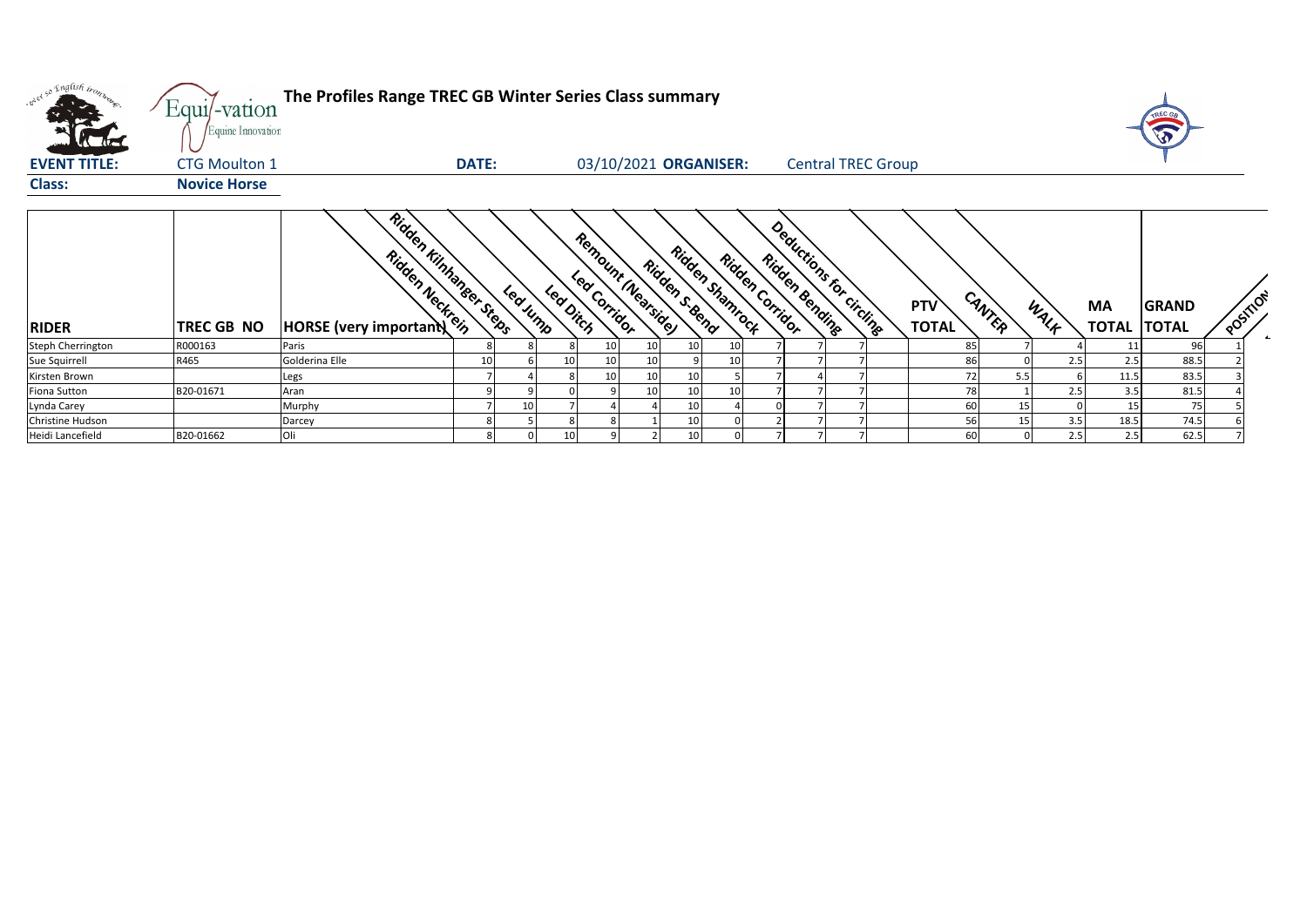| only so English trong<br><b>The direct</b> | Equi/-vation<br>Equine Innovation | The Profiles Range TREC GB Winter Series Class summary |                 |                        |             |              |                                      |                 |                 |             |                                           |    |                            |        |      |                    | TREC GA<br>$\mathbf{v}$      |          |  |
|--------------------------------------------|-----------------------------------|--------------------------------------------------------|-----------------|------------------------|-------------|--------------|--------------------------------------|-----------------|-----------------|-------------|-------------------------------------------|----|----------------------------|--------|------|--------------------|------------------------------|----------|--|
| <b>EVENT TITLE:</b>                        | <b>CTG Moulton 1</b>              |                                                        | <b>DATE:</b>    |                        |             |              | 03/10/2021 ORGANISER:                |                 |                 |             | <b>Central TREC Group</b>                 |    |                            |        |      |                    |                              |          |  |
| <b>Class:</b>                              | <b>Newcomer</b>                   |                                                        |                 |                        |             |              |                                      |                 |                 |             |                                           |    |                            |        |      |                    |                              |          |  |
| <b>RIDER</b>                               | <b>TREC GB NO</b>                 | Ridden Bending<br><b>HORSE</b> (very important)        | Ridden Corridor | Ridden Kinnanger Sters | Ridden Jump | Led Reinback | Mount (Nearside)<br>Led Low Branches | Ridden Neckrein |                 | Ridden Dich | Deductions for circling<br>Ridden s. Bend |    | <b>PTV</b><br><b>TOTAL</b> | CANTER | WALK | MA<br><b>TOTAL</b> | <b>GRAND</b><br><b>TOTAL</b> | POSTILON |  |
| Heidi Lancefield                           | B20-01662                         | Oli                                                    |                 |                        |             | 10           |                                      | 10 <sup>1</sup> | 10 <sup>1</sup> |             |                                           | 10 | 81                         |        |      |                    | 81                           |          |  |
| Claire M Baker                             | B21-01735                         | Annie                                                  |                 |                        |             |              |                                      | 10              |                 |             |                                           |    | 70                         |        |      |                    | 70                           |          |  |
| Mary Stephens                              |                                   | <b>Whitley Villa</b>                                   |                 | 10                     |             | 10           | 10                                   |                 | 10              |             |                                           |    | 58                         |        |      |                    | 65                           |          |  |
| Julie Smith                                |                                   | Diesel                                                 |                 |                        |             |              |                                      |                 | 10              |             |                                           |    | 47                         |        | 3.5  | 3.5                | 50.5                         |          |  |
| Christine Hudson                           |                                   | Darcey                                                 |                 | 10                     |             | 10E          |                                      |                 | 10 <sub>1</sub> |             |                                           |    |                            |        |      | 18 E               |                              |          |  |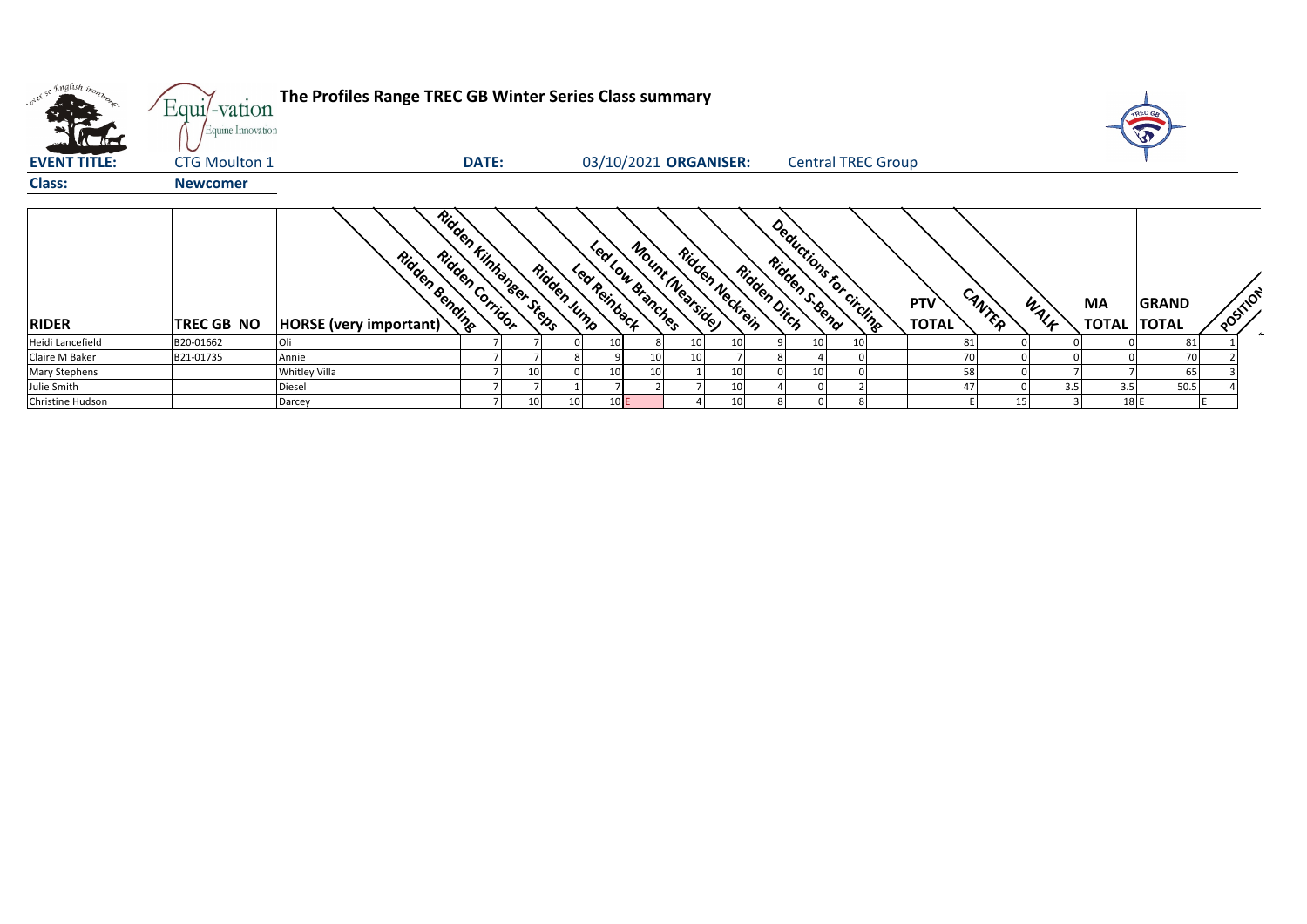| TREC GB              |                      | <b>TREC GB Winter Series Class summary</b>      |                                   |                 |                     |                                             |                |                                                             |    |             |                           |                                |    |                           | TREC GB<br>$\sqrt{3}$      | Please o |
|----------------------|----------------------|-------------------------------------------------|-----------------------------------|-----------------|---------------------|---------------------------------------------|----------------|-------------------------------------------------------------|----|-------------|---------------------------|--------------------------------|----|---------------------------|----------------------------|----------|
| <b>EVENT TITLE:</b>  | <b>CTG Moulton 1</b> |                                                 | DATE:                             |                 |                     |                                             |                | 03/10/2021 ORGANISER:                                       |    |             | <b>Central TREC Group</b> |                                |    |                           |                            |          |
| <b>Class:</b>        | <b>Pairs</b>         |                                                 |                                   |                 |                     |                                             |                |                                                             |    |             |                           |                                |    |                           |                            |          |
| <b>RIDER</b>         | <b>TREC GB NO</b>    | Ridden Bending<br><b>HORSE</b> (very important) | Ridden Stampock<br>Ridden s. Beno | Ridden Reinback | Ridden Low Branches | Ridden Fallen Branches<br>Learner You Horse |                | Ridden Kinhanger Steas-<br>Ridden Neckrein<br>Offside Nount |    | Ridden Jump |                           | Ridden Corridor<br>Ridden Dich |    | Deductions for circuitage | <b>PTV</b><br><b>TOTAL</b> | POST     |
| Kirsten Brown        |                      | Legs                                            |                                   |                 |                     |                                             |                | 10                                                          |    |             |                           | 10                             |    |                           | 97                         |          |
| Fiona Sutton         |                      | Arran                                           |                                   |                 |                     | $\Omega$                                    |                |                                                             |    |             |                           |                                |    |                           |                            |          |
| Siobhan O'Toole      | R21-00108            | Tally                                           |                                   |                 |                     |                                             | 10             | 10                                                          |    | 10          |                           | 10                             | 10 |                           | 77                         |          |
| Michele Mills        |                      | Tally                                           |                                   |                 |                     |                                             |                |                                                             |    |             |                           |                                |    |                           |                            |          |
| Sue Squirrell        | R465                 | Goldenrina Elle                                 |                                   |                 |                     |                                             |                |                                                             |    |             |                           |                                | 10 |                           | 75                         |          |
| Karen Barker         |                      | Rosie                                           |                                   |                 |                     |                                             |                |                                                             |    |             |                           |                                |    |                           |                            |          |
| <b>Mary Lazurus</b>  | G20-00613            | Monty                                           |                                   |                 |                     |                                             | $\Omega$       | 10                                                          | 10 |             | 10                        |                                | 10 |                           | 57                         |          |
| Helen Hurford-Dawson |                      | 716 Tiny Tim                                    |                                   |                 |                     | $\overline{0}$                              | $\overline{0}$ |                                                             |    |             |                           |                                |    |                           |                            |          |